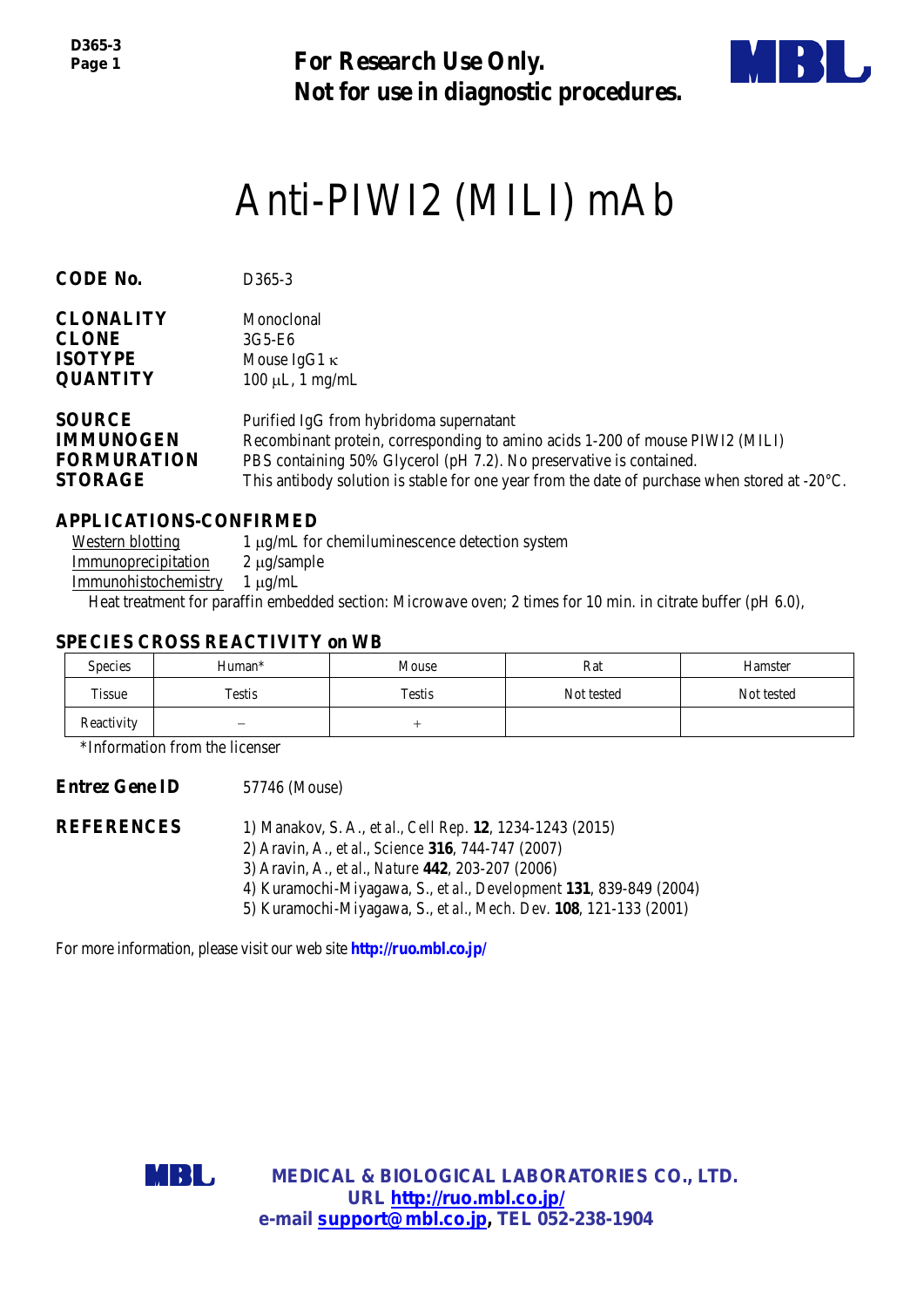*D365-3 Page 2*

## **RELATED PRODUCTS**

| D <sub>365</sub> -3 | Anti-PIWIL2 (MILI) mAb (3G5-E6)     |
|---------------------|-------------------------------------|
| RN010MW             | Anti-PIWIL1 (MIWI) mAb (2D9)        |
| PM043               | Anti-PIWIL2 (MILI) (Mouse) pAb      |
| PM044               | Anti-PIWIL2 (MILI) (Mouse) pAb      |
| D363-3              | Anti-Ly6k (Mouse) mAb (mk34)        |
| D362-3              | Anti-Tex101 (Mouse) mAb (mTX5.2)    |
| D357-3              | Anti-Ace (CD143) (Mouse) mAb (1D5)  |
| M207-3              | Anti-MitoPLD (Pld6) mAb (26C46-6)   |
| D356-3              | Anti-Jmjd1c (Mouse) mAb (13B)       |
| M075-3              | Mouse IgG1 (isotype control) (2E12) |
|                     |                                     |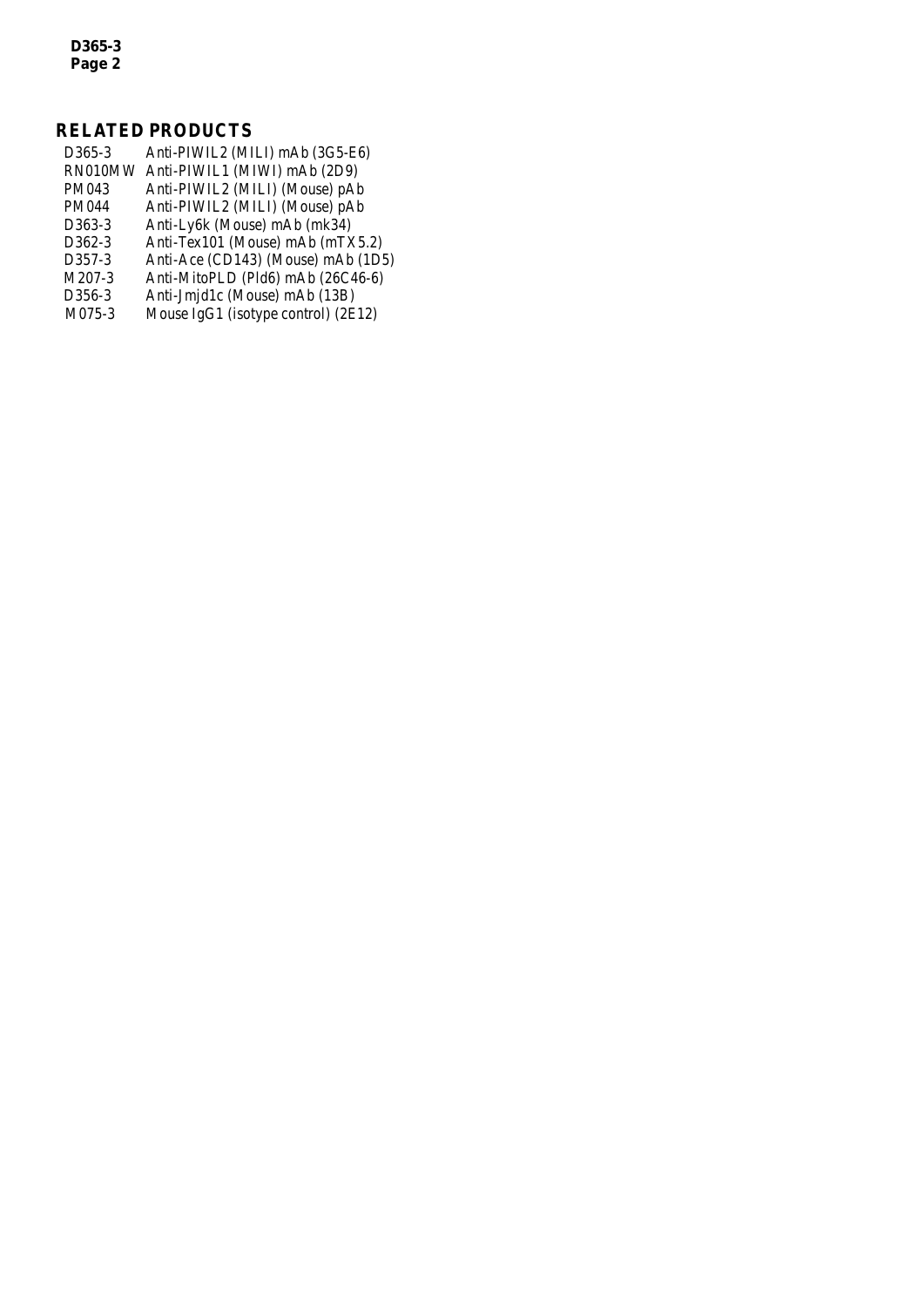#### **SDS-PAGE & Western blotting**

- 1) Load 50 µg of tissue lysate per lane in a 1-mm-thick SDS-polyacrylamide gel (7.5% acrylamide) for electrophoresis.
- 2) Blot the protein to a polyvinylidene difluoride (PVDF) membrane at 1 mA/cm<sup>2</sup> for 1 hr. in a semi-dry transfer system (Transfer Buffer: 25 mM Tris, 190 mM glycine, 20% MeOH). See the manufacturer's manual for precise transfer procedure.
- 3) To reduce nonspecific binding, soak the membrane in 10% skimmed milk (in PBS) overnight at 4°C.
- 4) Incubate the membrane with primary antibody diluted with 1% skimmed milk (in PBS) as suggested in the **APPLICATIONS** for 1 hr. at room temperature. (The concentration of antibody will depend on the conditions.)
- 5) Wash the membrane with PBS-T [0.05% Tween-20 in PBS] (3 times for 5 min.).
- 6) Incubate the membrane with 1:10,000 of Anti-IgG (Mouse) pAb-HRP (MBL; code no. 330) diluted with 1% skimmed milk (in PBS) for 1 hr. at room temperature.
- 7) Wash the membrane with PBS-T (3 times for 5 min.).
- 8) Wipe excess buffer on the membrane, and then incubate it with appropriate chemiluminescence reagent for 1 min. Remove extra reagent from the membrane by dabbing with paper towel, and seal it in plastic wrap.
- 9) Expose to an X-ray film for 3 min. in a dark room. Develop the film as usual. The condition for exposure and development may vary.

(Positive control for Western blotting; Mouse testis)

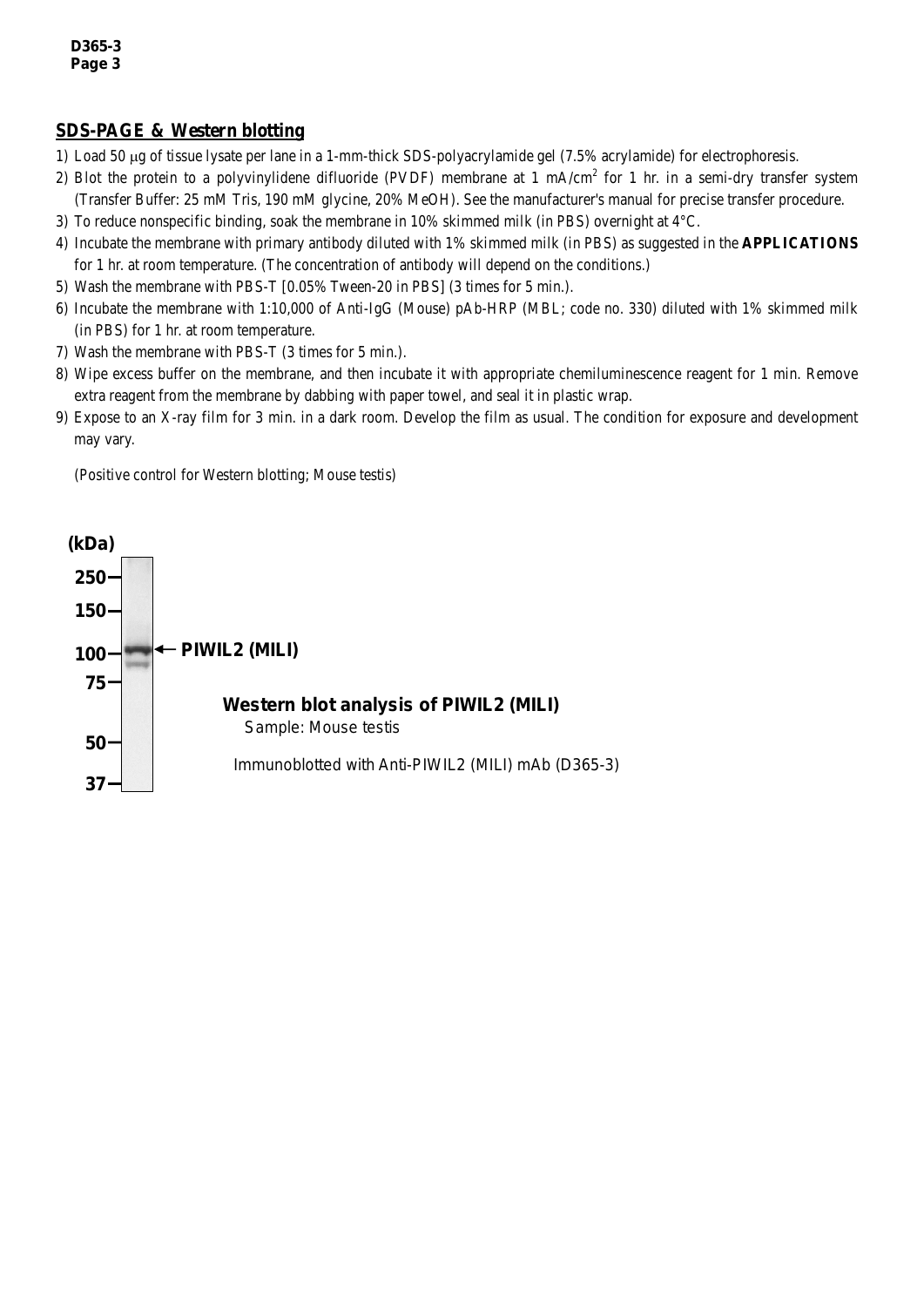#### **Immunoprecipitation**

- 1) Mix 20 µL of 50% protein A agarose beads slurry resuspended in 200 µL of IP buffer [10 mM Tris-HCl (pH 8.0), 500 mM NaCl, 0.1% NP-40] containing appropriate protease inhibitors with primary antibody as suggested in the **APPLICATIONS**. Incubate with gentle agitation for 1 hr. at room temperature.
- 2) Wash the beads 3 times with 1 mL of IP buffer.
- 3) Add 30 mg of tissue lysate and 200 µL of IP buffer containing appropriate protein inhibitors. Incubate with gentle agitation for 1 hr. at room temperature.
- 4) Wash the beads 6 times with 1 mL of Extraction buffer [150 mM Na2HPO4 (pH7.4), 60 mM *n*-octyl-β-D-glucopyranoside, 10 mM D-gluconic acid lactone, 20 mM EDTA].
- 5) Resuspend the beads in 20  $\mu$ L of Laemmli's sample buffer, boil for 3 min. and centrifuge.
- 6) Load 10 µL per lane in a 1-mm-thick SDS-polyacrylamide gel (7.5% acrylamide) for electrophoresis.
- 7) Blot the protein to a polyvinylidene difluoride (PVDF) membrane at 1 mA/cm<sup>2</sup> for 1 hr. in a semi-dry transfer system (Transfer Buffer: 25 mM Tris, 190 mM glycine, 20% MeOH). See the manufacturer's manual for precise transfer procedure.
- 8) To reduce nonspecific binding, soak the membrane in 10% skimmed milk (in PBS) overnight at 4°C.
- 9) Incubate the membrane with primary antibody diluted with 1% skimmed milk (in PBS) as suggested in the **APPLICATIONS** for 1 hr. at room temperature. (The concentration of antibody will depend on the conditions.)
- 10) Wash the membrane with PBS-T [0.05% Tween-20 in PBS] (3 times for 5 min.).
- 11) Incubate the membrane with 1:10,000 of Anti-IgG (Mouse) pAb-HRP (MBL; code no. 330) diluted with 1% skimmed milk (in PBS) for 1 hr. at room temperature.
- 12) Wash the membrane with PBS-T (3 times for 5 min.).
- 13) Wipe excess buffer on the membrane, and then incubate it with appropriate chemiluminescence reagent for 1 min. Remove extra reagent from the membrane by dabbing with paper towel, and seal it in plastic wrap.
- 14) Expose to an X-ray film for 3 min. in a dark room. Develop the film as usual. The condition for exposure and development may vary.

(Positive control for Immunoprecipitation; Mouse testis)



#### *Immunoprecipitation of PIWIL2 (MILI)*

Sample: Mouse testis Lane 1: Mouse IgG1 (isotype control) (M075-3) Lane 2: Anti-PIWIL2 (MILI) mAb (D365-3)

Immunoblotted with Anti-PIWIL2 (MILI) mAb (D365-3)